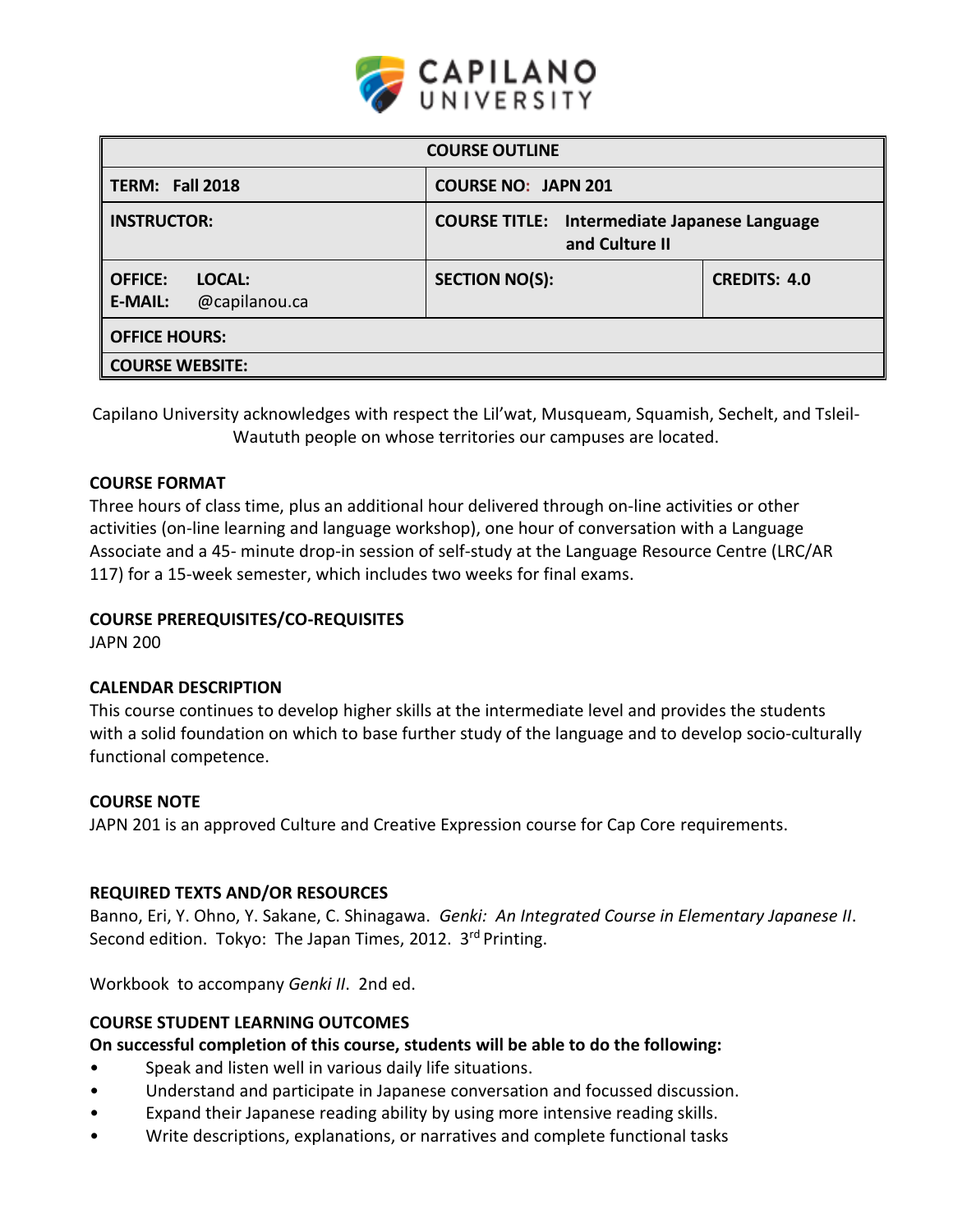- in Hiragana, Katakana and Kanji (approximately 100 to 200 Kanji).
- Understand socio-cultural differences and apply their knowledge in real life situations
- Use their knowledge of technology to enhance their language learning and their knowledge of Japanese culture and society.

Students who complete this Culture and Creative Expression course will be able to do the following:

- **•** Identify, analyze, and critique the elements of a form of expression using its specific vocabulary.
- Examine the intersection of linguistic and cultural forms by expressing in a language other than English.
- Assess the interaction among cultural frameworks, people, and the natural environment.
- Explain or demonstrate the connection between various events, ideas, traditions, and belief systems and the modes in which they are artistically or culturally expressed.

| Week No.   | TENTATIVE L ECTURE SCHEDULE                   |
|------------|-----------------------------------------------|
| Week 1     | Orientation / Lesson 18: John's Part-time job |
| Week 2     | Lesson 18:                                    |
| Week 3     | Lesson 19: Meeting the Boss:<br>Lesson $18/$  |
| Week 4     | Lesson 19:                                    |
| Week 5     | Mary's Shopping<br>Lesson 20:                 |
| Week 6     | Lesson 21: Burglar<br>Lesson 20: $\sqrt{ }$   |
| Week 7     | Lesson 21:                                    |
| Week 8     | Lesson 21:                                    |
| Week 9     | Education in Japan<br>Lesson 22:              |
| Week 10    | Lesson 22: / Lesson 23; Good-bye              |
| Week 11    | Lesson 23: Good-bye                           |
| Week 12    | Lesson 23:                                    |
| Week 13    | Presentation                                  |
| Week 14/15 | <b>Final Exam period</b>                      |
|            |                                               |

# **COURSE CONTENT**

Check the MOODLE instructions/due dates frequently.

## **EVALUATION PROFILE**

| Lesson Quizzes (Grammar, vocabulary, kanji) | 20%  |
|---------------------------------------------|------|
| Assignments (writing, etc.)                 | 10%  |
| <b>Final Examination</b>                    | 28%  |
| Conversation                                | 11%  |
| LRC (Listening Exams & Assignments)         | 11%  |
| <b>Presentation &amp; Writing</b>           | 15%  |
| Attendance                                  | 5%   |
| Total:                                      | 100% |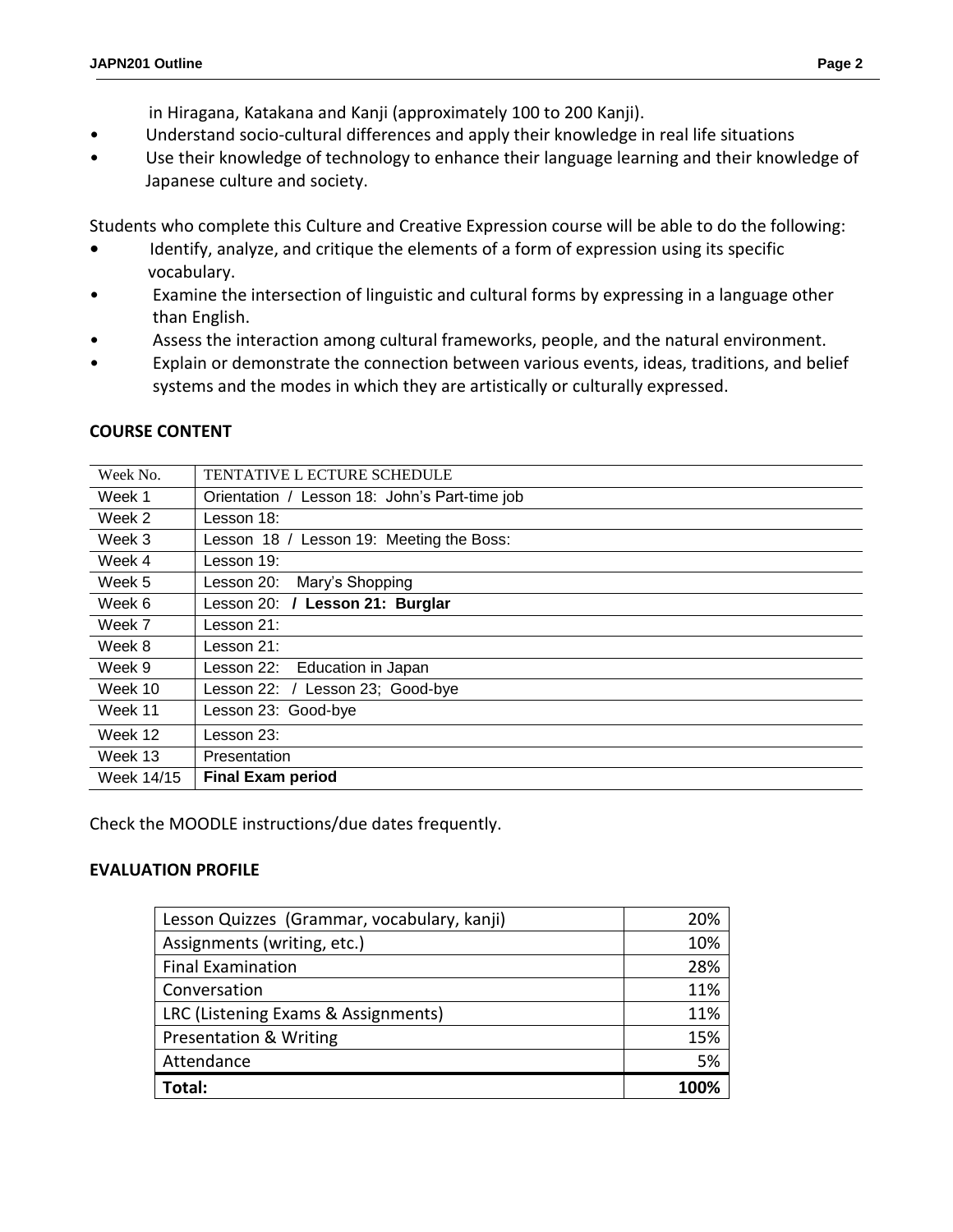## **Final Exams**

There will be a final written exam during the final exam period*.* Students can expect to write exams at any time during this period. Individual exam times will not be rescheduled because of holidays, work, or other commitments.

## **Workbook Exercises**

Students are required to do exercises in the workbook that correspond to a lecture topic in order to confirm their understanding of basic Japanese. They are expected to check their work using the Moodle site.

### **Kanji**

Practice each kanji section in the workbook then print off 5 kanji sheets per lesson and hand them in by the end of each lesson. Students must complete the corresponding kanji practice in the workbook at the time of each submission.

### **Writing Assignment**

During this course students are required to write compositions in-class or as homework in order to practice their understanding of Japanese structures.

Note that the self-study portion (4th hour) reflects the importance of daily effort and commitment, which are necessary in order to succeed in this course..

### **Presentation**

Students are required to do a final project to demonstrate their linguistic and cultural knowledge that has been acquired from Japanese courses. This project involves reading and creative writing. Oral presentation in groups based on individual submissions will be scheduled at the end of this course. The details of these projects will be announced in class as well as posted on the course-web.

## **Oral Tests**

Two oral tests in the conversation sessions are required to encourage and to confirm students' learning. The details will be announced in the conversation class. Note that the rules under Missed Exams will be applied for the conversation sessions.

## **Lab (Language Resource Centre)**

Language labs provide the opportunity to further develop listening and pronunciation skills as well as socio-cultural knowledge. Students must attend the Language Resource Centre (LRC in Arbutus 117) to complete assigned material (typically 45 min per week). The LRC will be open on a drop-in basis. Marks will be based on completion of weekly assignments.

### **Conversation**

During conversation classes students have the opportunity to practice speaking Japanese in small groups. Mistakes and risk-taking are a normal part of the learning process; students are therefore encouraged to participate to the best of their ability. Students will participate in a one hour conversation seminar on a weekly basis, during which oral exercises will be conducted based on lessons learned in the lecture.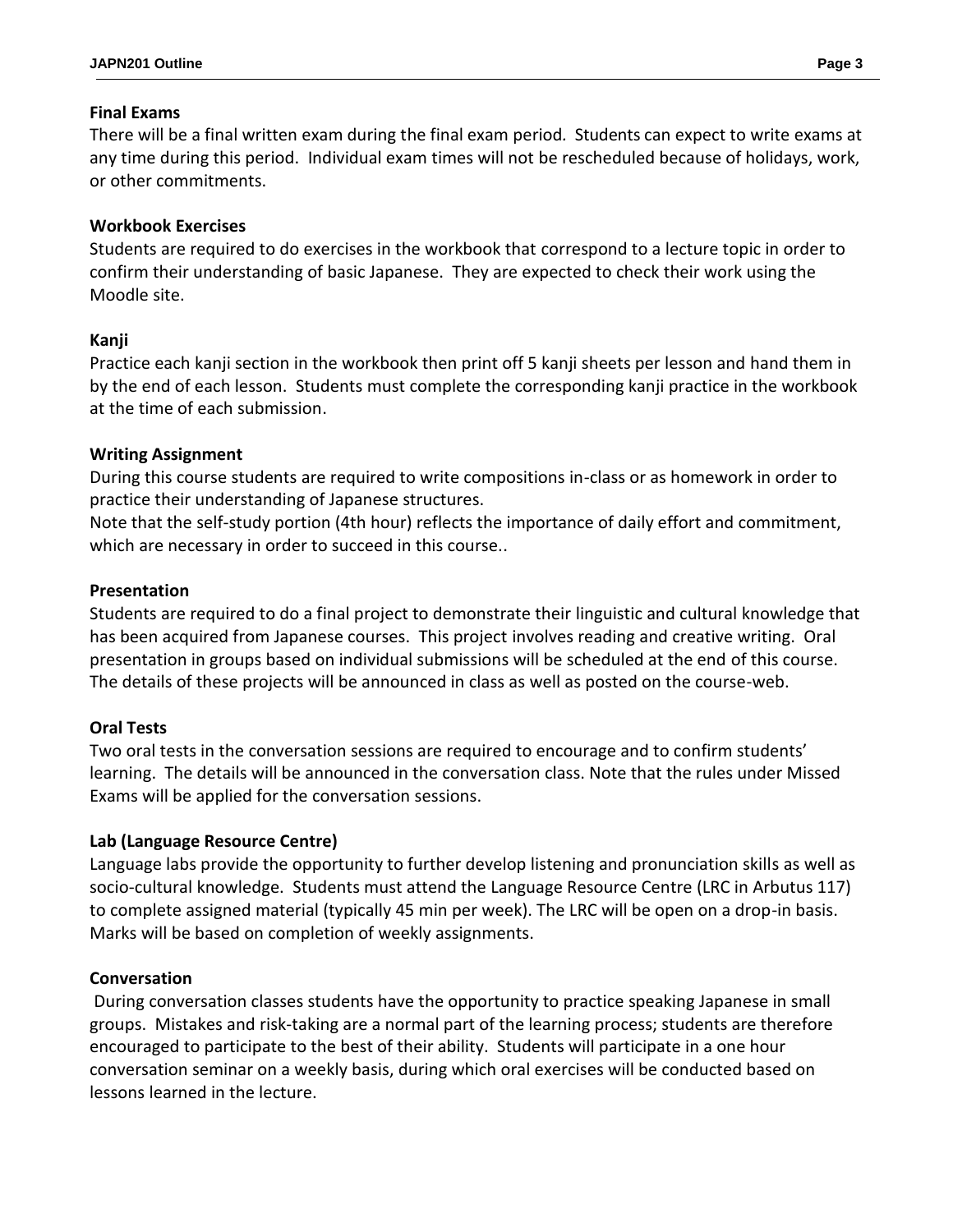### **GRADING PROFILE**

|  |                                           | $A+ = 90-100$ $B+ = 77-79$ $C+ = 67-69$ $D = 50-59$ |  |
|--|-------------------------------------------|-----------------------------------------------------|--|
|  |                                           | $ A = 85-89$ $ B = 73-76$ $ C = 63-66$ $ F = 0-49$  |  |
|  | $ A- = 80-84$ $ B- = 70-72$ $ C- = 60-62$ |                                                     |  |

Students should refer to the University Calendar for the effect of the above grades on grade point average.

### **Incomplete Grades**

Incomplete grades ("I") are given only when special arrangements have been agreed upon with the instructor prior to the end of the semester. Such agreements are made only at the request of the student, who is responsible to determine from the instructor the outstanding requirements of the course.

### **Late Assignments**

Late assignments will be accepted with -10% per week penalty. If you anticipate handing in an assignment late, please consult with your instructor beforehand.

## **Missed Exams/Quizzes/Labs etc.**

If absent for an exam, the student will receive a grade of zero. Special arrangements can only be made in case of documented illness or severe personal crisis and provided that the student contacts the instructor on or before the due date. The instructor may require medical documentation. Makeup quizzes are given at the discretion of the instructor.

### **Attendance**

Students are expected to attend all classes including conversation and the Language lab and associated activities. It is the student's responsibility to catch up on any material missed due to absence from class, including announcements, assigned reading/homework and handouts. Students are expected to adhere to class times so as not to disrupt the activity of the class.

### **Language Usage**

Students are expected to proofread all written work for any grammatical, spelling and stylistic errors. Instructors may deduct marks for incorrect grammar and spelling in written assignments.

### **Electronic Devices**

No personal electronic devices (cell phones, calculators, electronic dictionaries, etc.) may be used without prior approval from the instructor.

### **On-line Communication**

Outside of the classroom, instructors will (if necessary) communicate with students using either their official Capilano University email or Moodle; please check both regularly. Official communication between Capilano University and students is delivered to students' Capilano University email addresses only.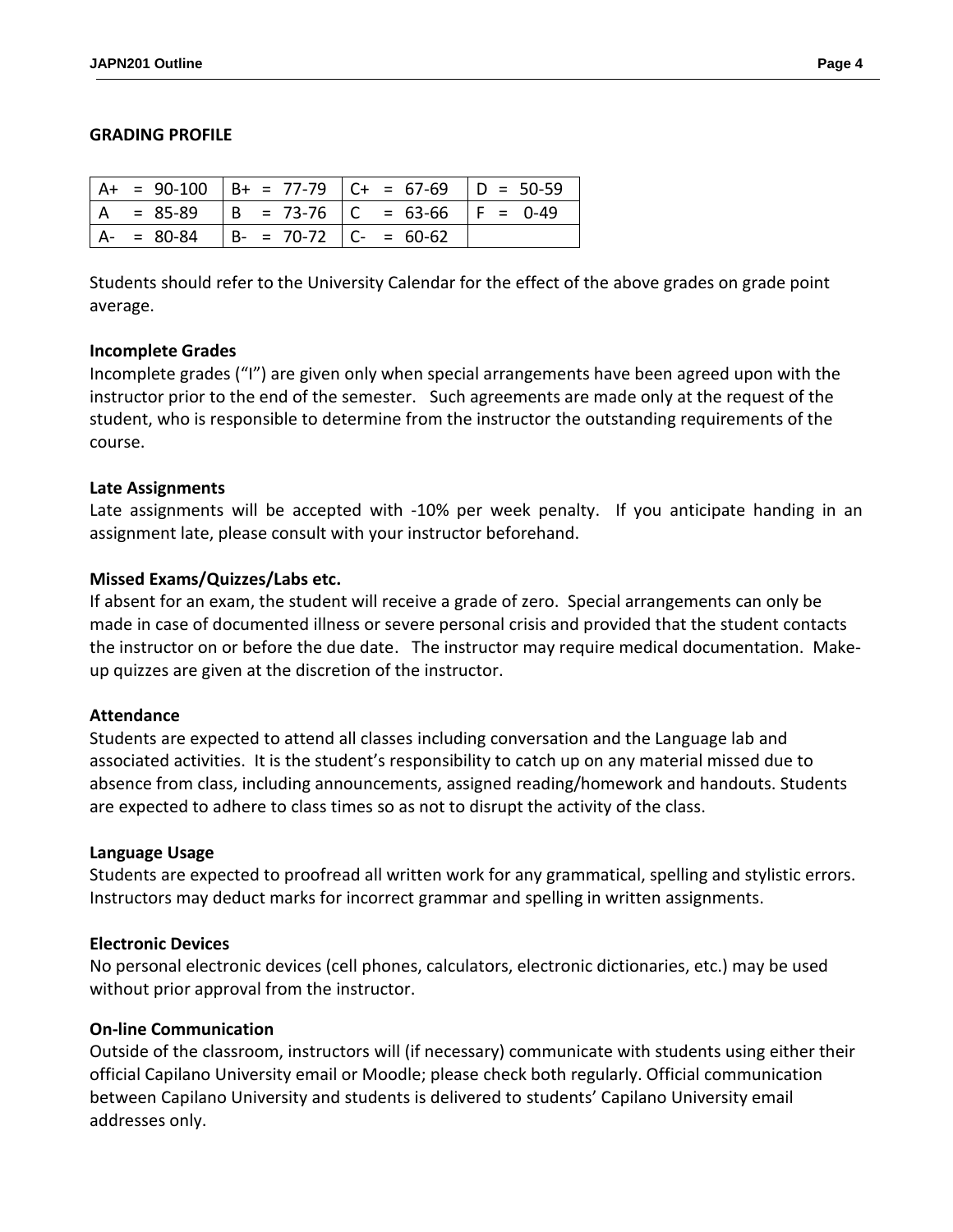## **UNIVERSITY OPERATIONAL DETAILS**

#### **Tools for Success**

Many services are available to support student success for Capilano University students. A central navigation point for all services can be found at:<http://www.capilanou.ca/services/>

### **Capilano University Security: download the [CapU Mobile Safety App](https://www.capilanou.ca/services/safety-security/CapU-Mobile-Safety-App/)**

## **Policy Statement (S2009-06)**

Capilano University has policies on Academic Appeals (including appeal of final grade), Student Conduct, Academic Integrity, Academic Probation and other educational issues. These and other policies are available on the University website.

### **Academic Integrity (S2017-05)**

Any instance of academic dishonesty or breach of the standards of academic integrity is serious and students will be held accountable for their actions, whether acting alone or in a group. See policy S2017-05 for more information: <http://www.capilanou.ca/about/governance/policies/Policies/>

Violations of academic integrity, including dishonesty in assignments, examinations, or other academic performances, are prohibited and will be handled in accordance with the Student Academic Integrity Procedures.

**Academic dishonesty** is any act that breaches one or more of the principles of academic integrity. Acts of academic dishonesty may include but are not limited to the following types:

**Cheating**: Using or providing unauthorized aids, assistance or materials while preparing or completing assessments, or when completing practical work (in clinical, practicum, or lab settings), including but not limited to the following:

- Copying or attempting to copy the work of another during an assessment;
- Communicating work to another student during an examination;
- Using unauthorized aids, notes, or electronic devices or means during an examination;
- Unauthorized possession of an assessment or answer key; and/or,
- Submitting of a substantially similar assessment by two or more students, except in the case where such submission is specifically authorized by the instructor.

**Fraud**: Creation or use of falsified documents.

**Misuse or misrepresentation of sources**: Presenting source material in such a way as to distort its original purpose or implication(s); misattributing words, ideas, etc. to someone other than the original source; misrepresenting or manipulating research findings or data; and/or suppressing aspects of findings or data in order to present conclusions in a light other than the research, taken as a whole, would support.